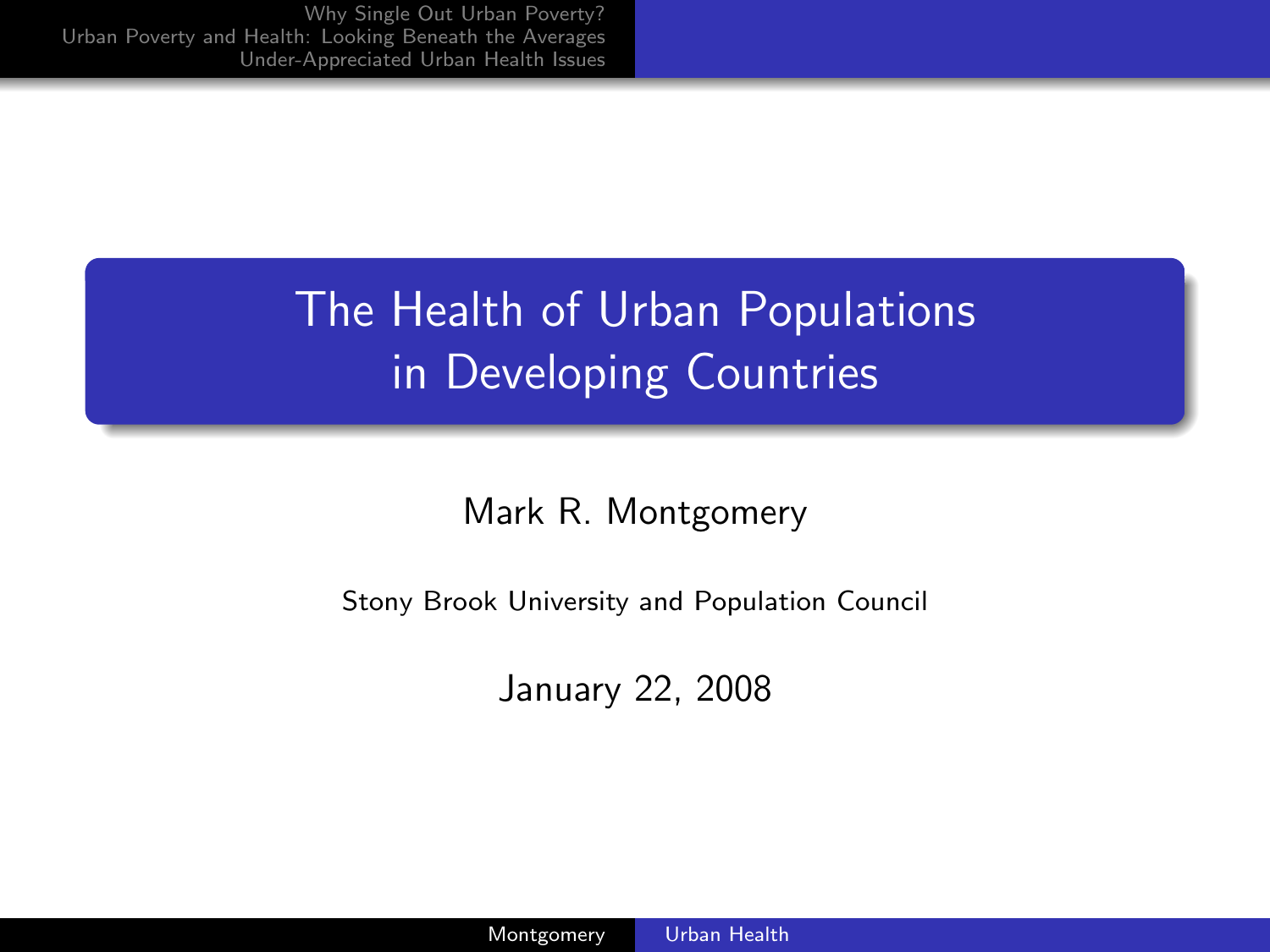### **Outline**



#### 2 [Urban Poverty and Health: Looking Beneath the Averages](#page-7-0)



3 [Under-Appreciated Urban Health Issues](#page-20-0)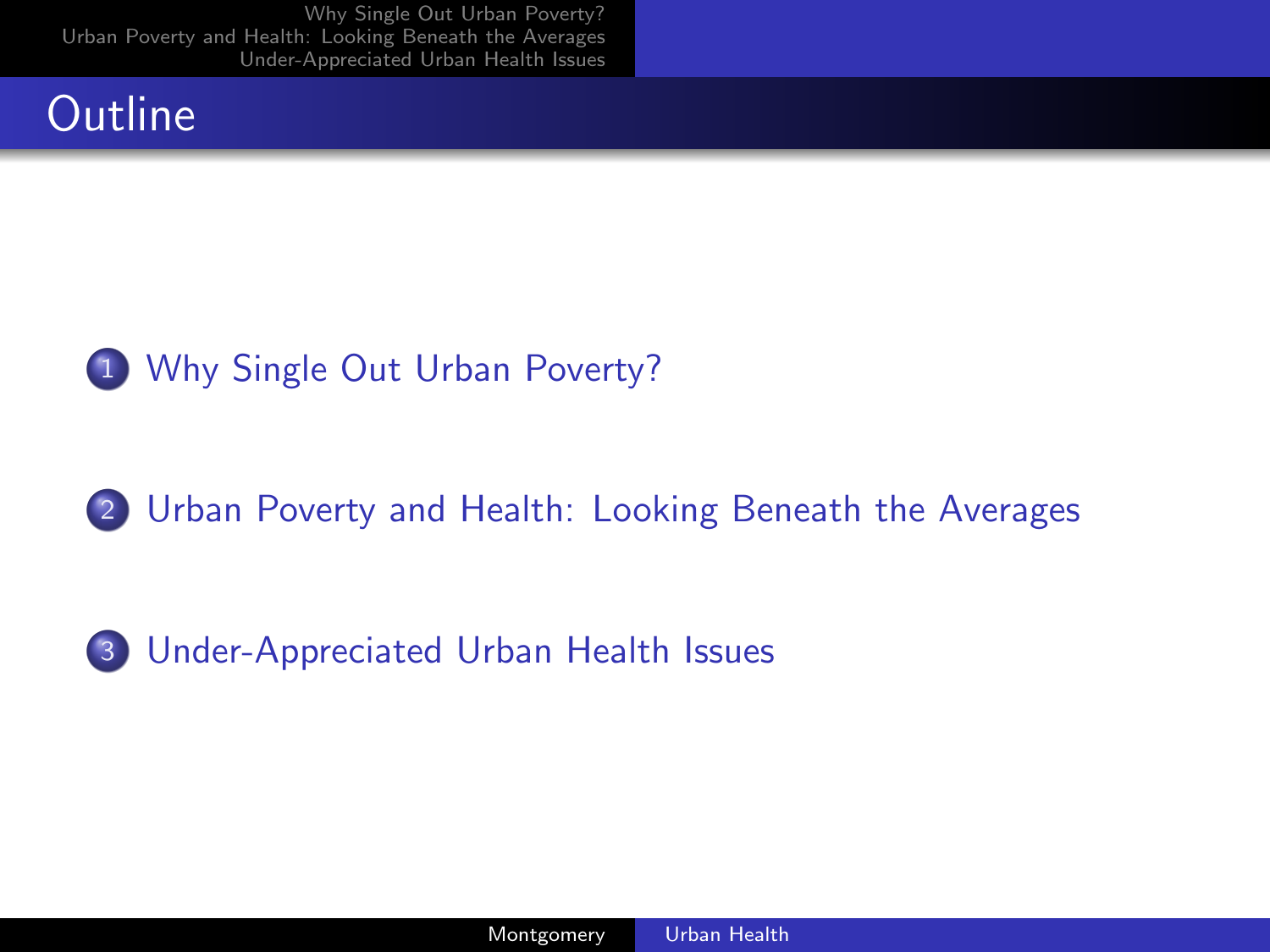#### Urban Population and Poverty: Definitional Problems

- It is well known that developing countries differ greatly in their city and urban definitions—inducing non-comparability over countries, over time, and even across cities in a given country at a point in time.
- It is less well known that similar problems plague definitions of poverty, even those based on the "\$1-a-day" basic needs measure employed by the World Bank.
- <span id="page-2-0"></span>• These definitional problems interact: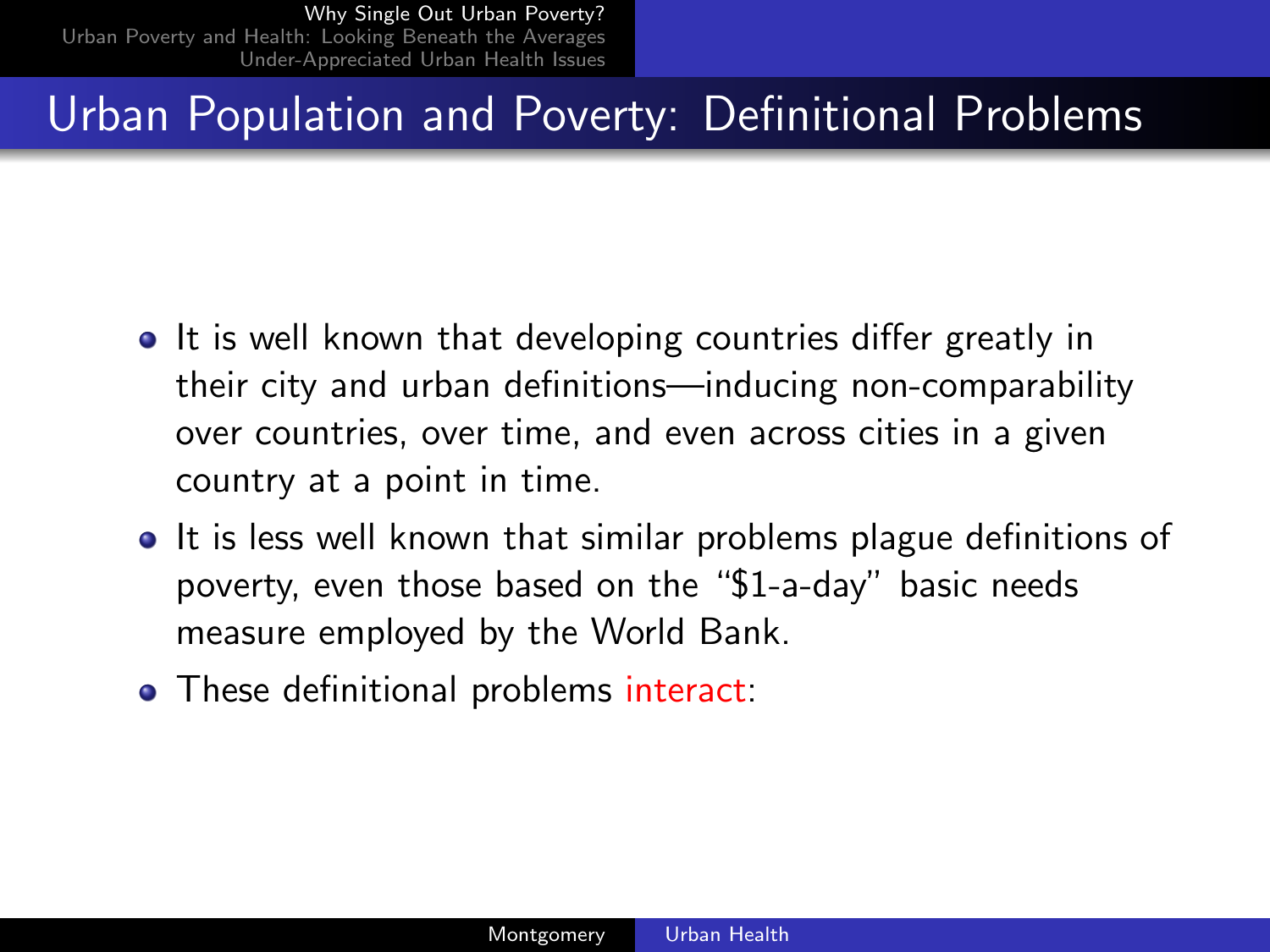#### [Why Single Out Urban Poverty?](#page-2-0)

[Urban Poverty and Health: Looking Beneath the Averages](#page-7-0) [Under-Appreciated Urban Health Issues](#page-20-0)

# LDC Urban and Rural Poverty Totals (\$1.08 version)

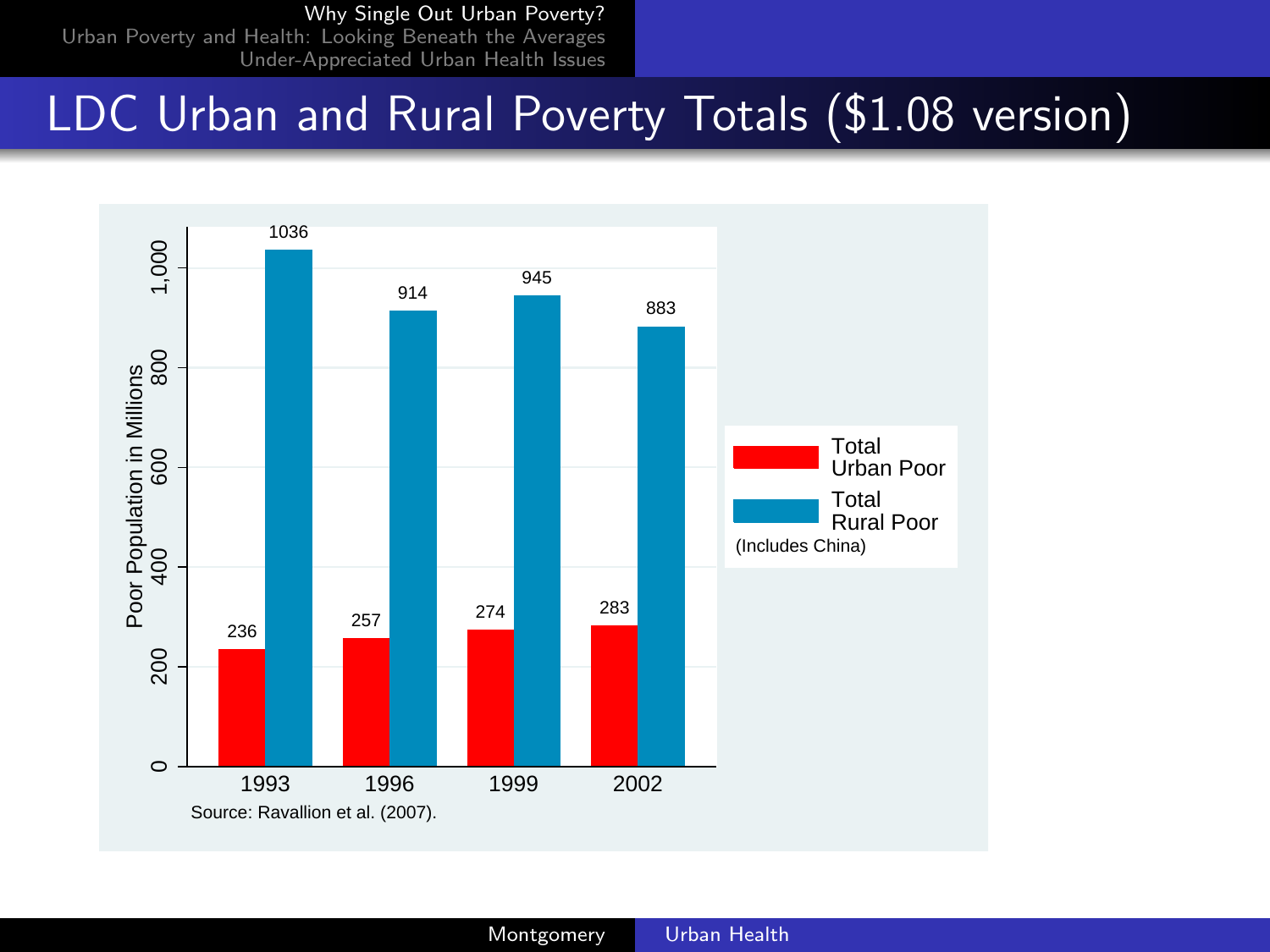#### [Why Single Out Urban Poverty?](#page-2-0)

[Urban Poverty and Health: Looking Beneath the Averages](#page-7-0) [Under-Appreciated Urban Health Issues](#page-20-0)

#### LDC Poverty "Headcounts"—Note China Effect

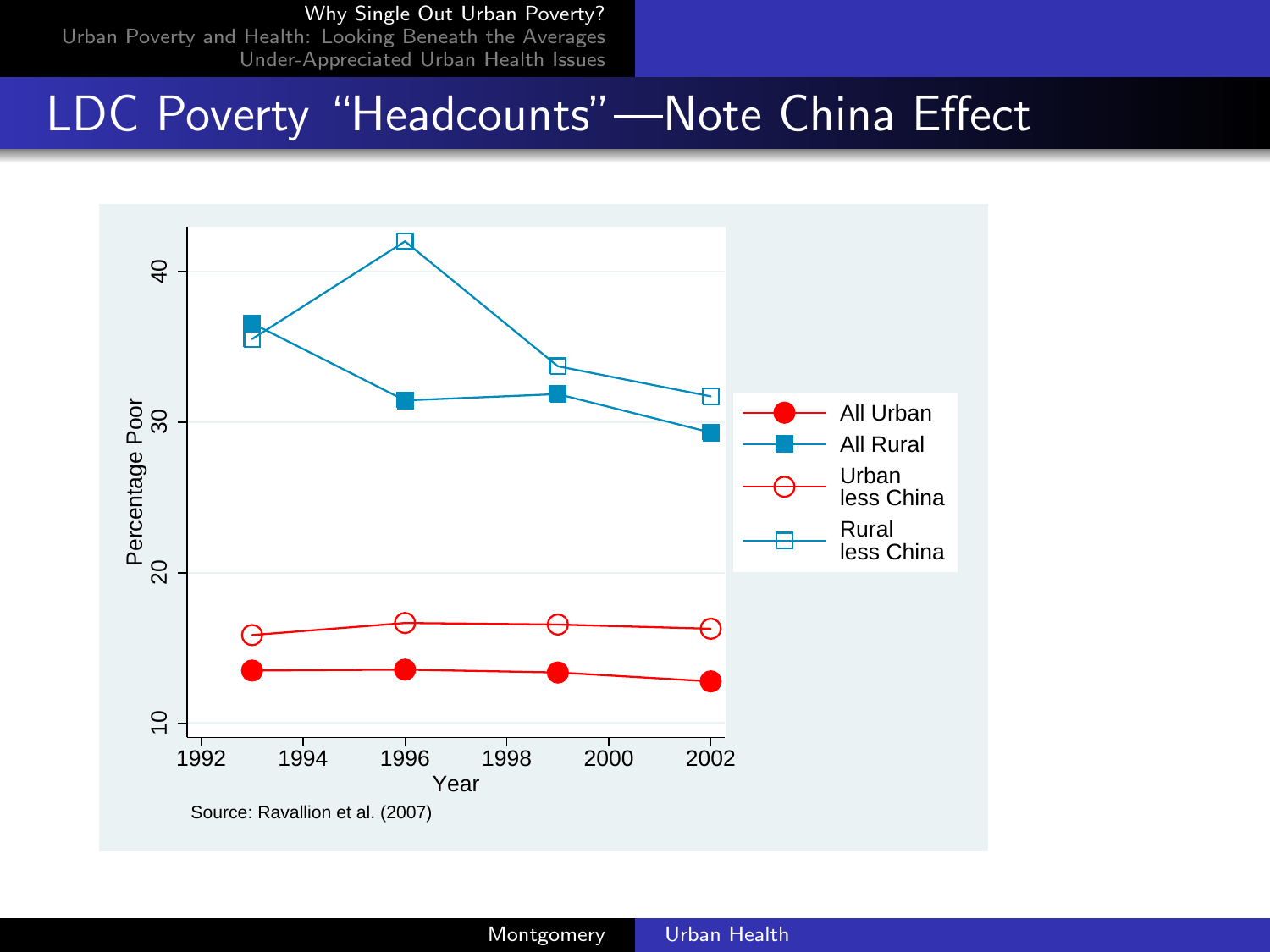### Monetized Measures of Poverty

#### Are Prices Facing the Urban Poor Effectively Measured?

- Urban poor face different prices for basic foods than urban non-poor
- **•** Is sufficient allowance made for non-food essential expenditures (rents, time and money costs of daily commutes)?
- Poor may need to purchase services (drinking water) provided by public sector to better-off neighborhoods.
- Variation across neighborhoods within cities
- Variations across cities of different size.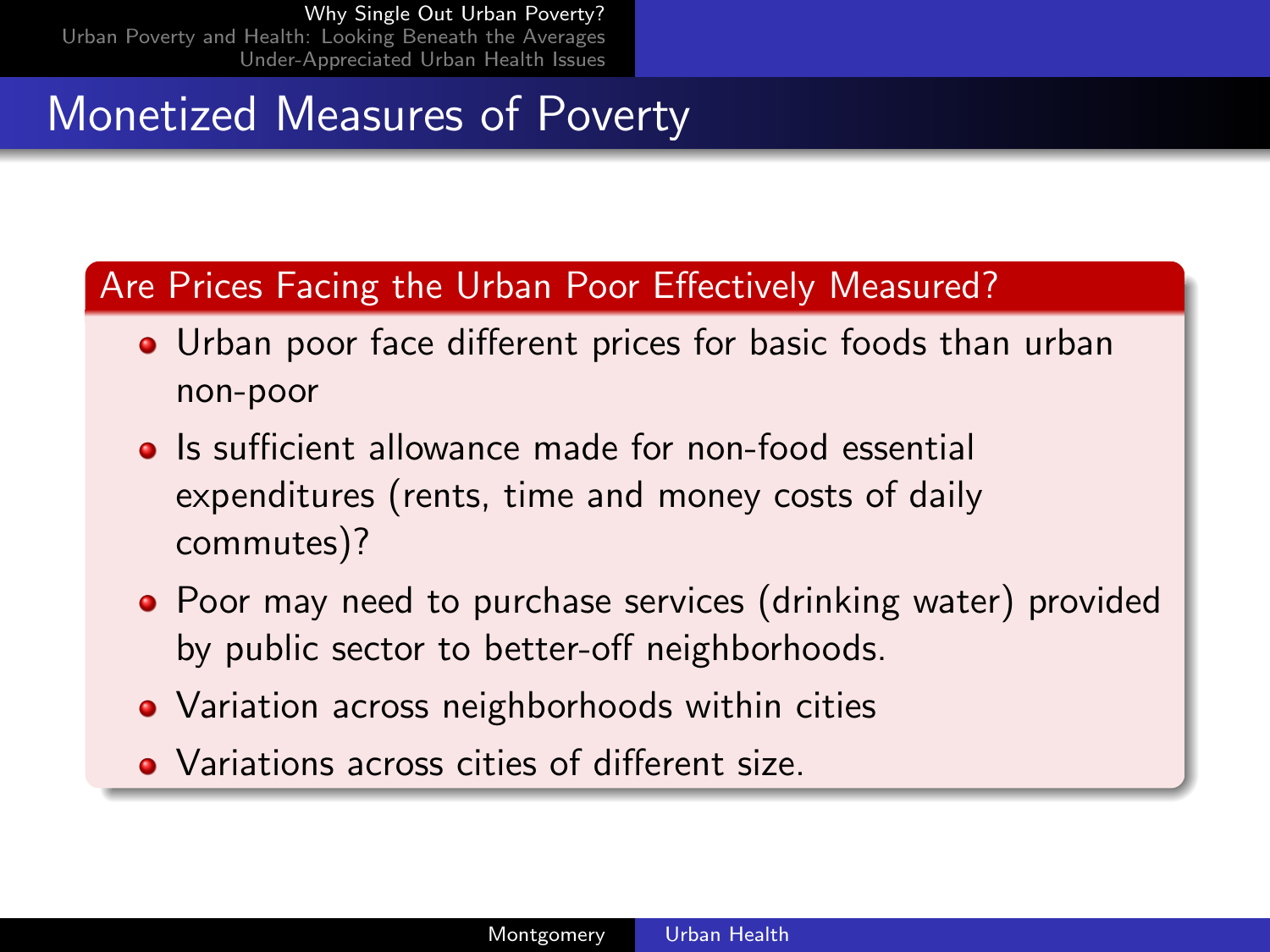[Why Single Out Urban Poverty?](#page-2-0)

[Urban Poverty and Health: Looking Beneath the Averages](#page-7-0) [Under-Appreciated Urban Health Issues](#page-20-0)

#### Ratio of Urban to Rural Poverty Lines: Sufficient?

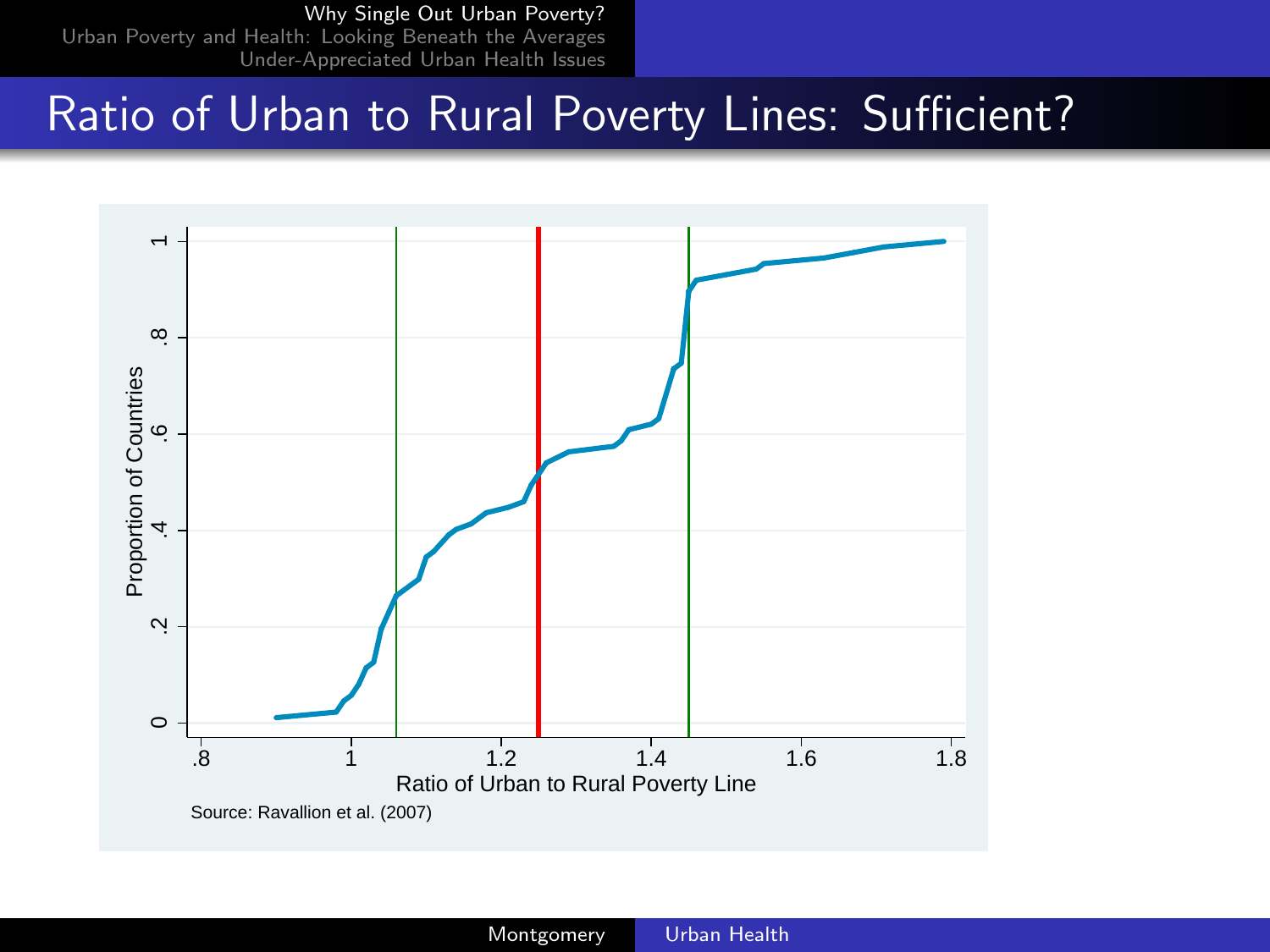## Health: Looking Beneath the Averages

- On average, modern-day urban residents enjoy better health than rural villagers (apart from HIV/AIDS)
- But urban averages mask substantial within-city inequality
- Urban poor often face health risks like those of rural villagers. Similar gaps in knowledge of prevention and treatment. Access to health services more difficult for urban poor than commonly realized
- <span id="page-7-0"></span>Among urban poor, those living in "slums" can face risks well in excess of rural risks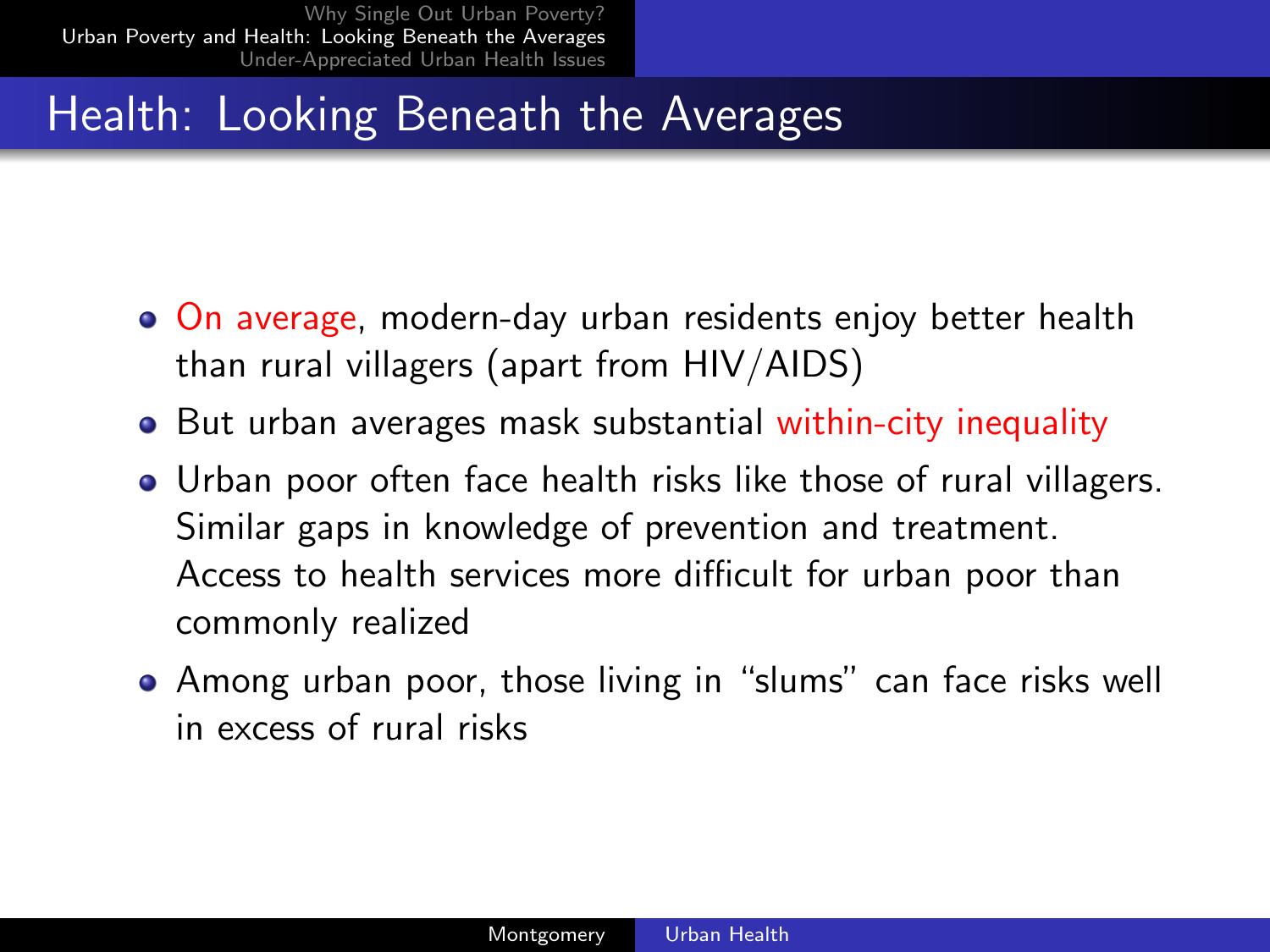### Urban Health System: Distinctive Aspects

- The urban system is much more monetized than the rural system—those lacking cash are effectively excluded from the formal health sector (private and public)
- Subsidies exists for the poor for some services, but are often a patchwork and require the poor to spend much time searching for the subsidized providers, goods, and services. A subsidy existing on paper may be no subsidy at all.
- We should not presume that urban health services, once accessed, are even of minimally acceptable quality.
- We know of rural-urban imbalances in public health personnel; but less is known of imbalances between poor and better-off neighborhoods, or between larger and smaller cities.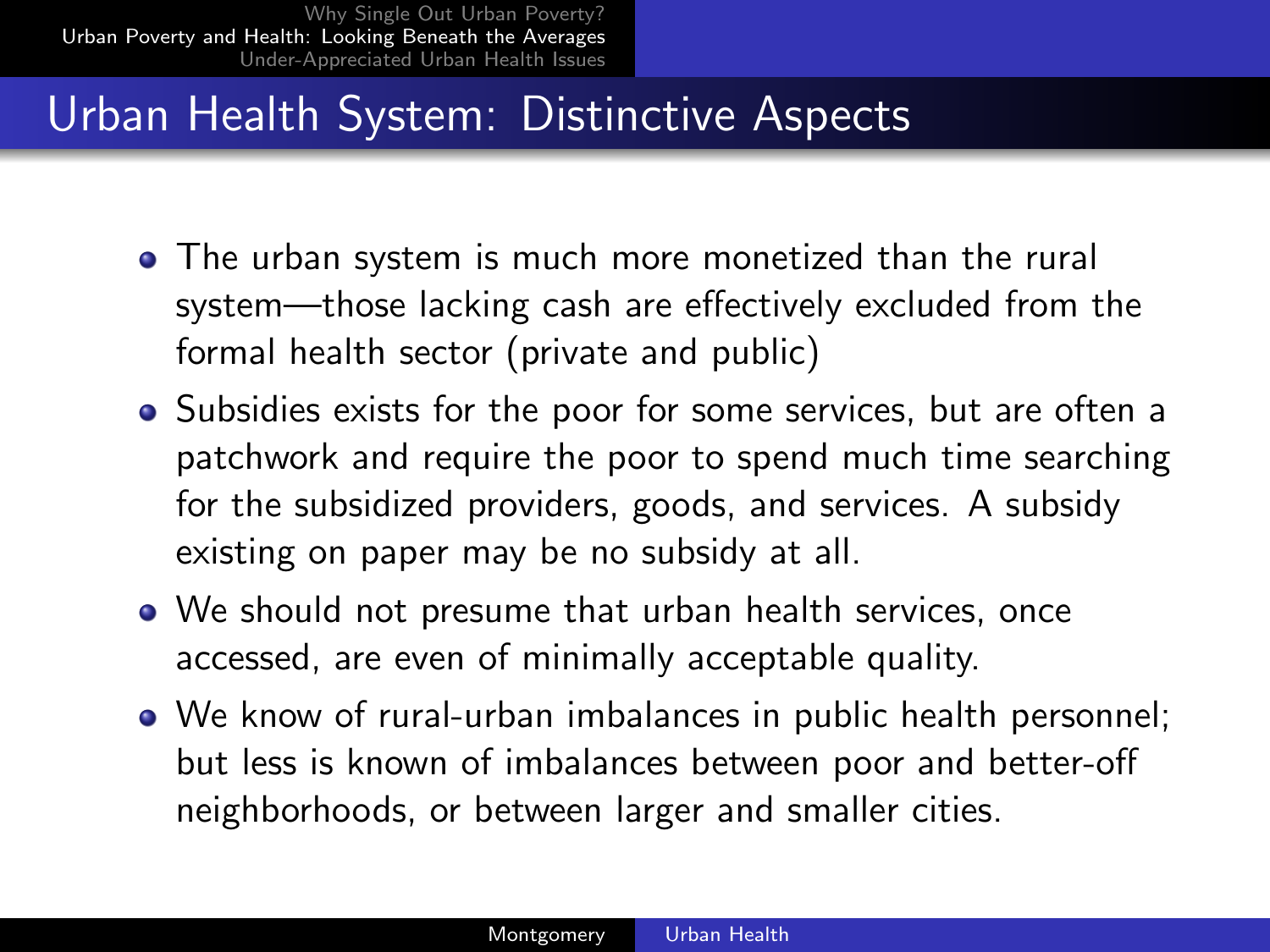# Biases in Our Knowledge of Urban Health

Much of what we know (outside Latin America) is drawn from demographic sample surveys (Demographic and Health Surveys, Multiple Indicator Cluster Surveys):

- Limited information on adult morbidity and mortality
- Laypeople's cause-of-death reports, and also reports of symptoms, are not always reliable in medical terms
- Increasing use of bio-marker data (e.g., anemia)
- Increasing use of own or proxy reporting on intimate-partner violence, accidents, injuries.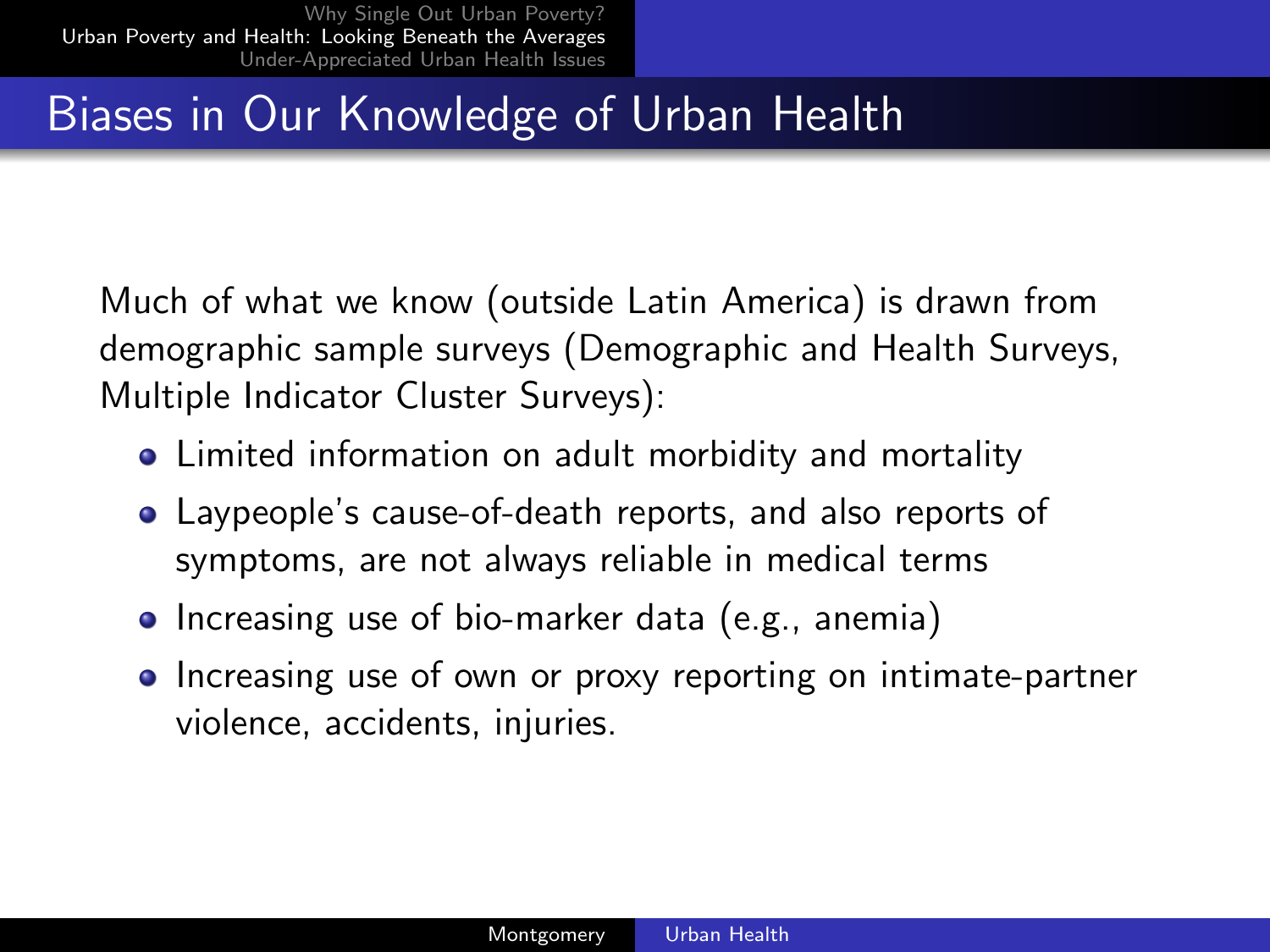## Inadequate Measurement of Living Standards

- Survey samples too small for city-specific measurement
- Demographic surveys seldom provide location of respondents—not even the name of the city is given in the DHS and the MICS!
- No reliable information on consumption expenditures or incomes
- Proxy measures of living standards based on ownership of consumer durables, public services, producer durables
- Difficult to distinguish "slums" from other neighborhoods with survey data alone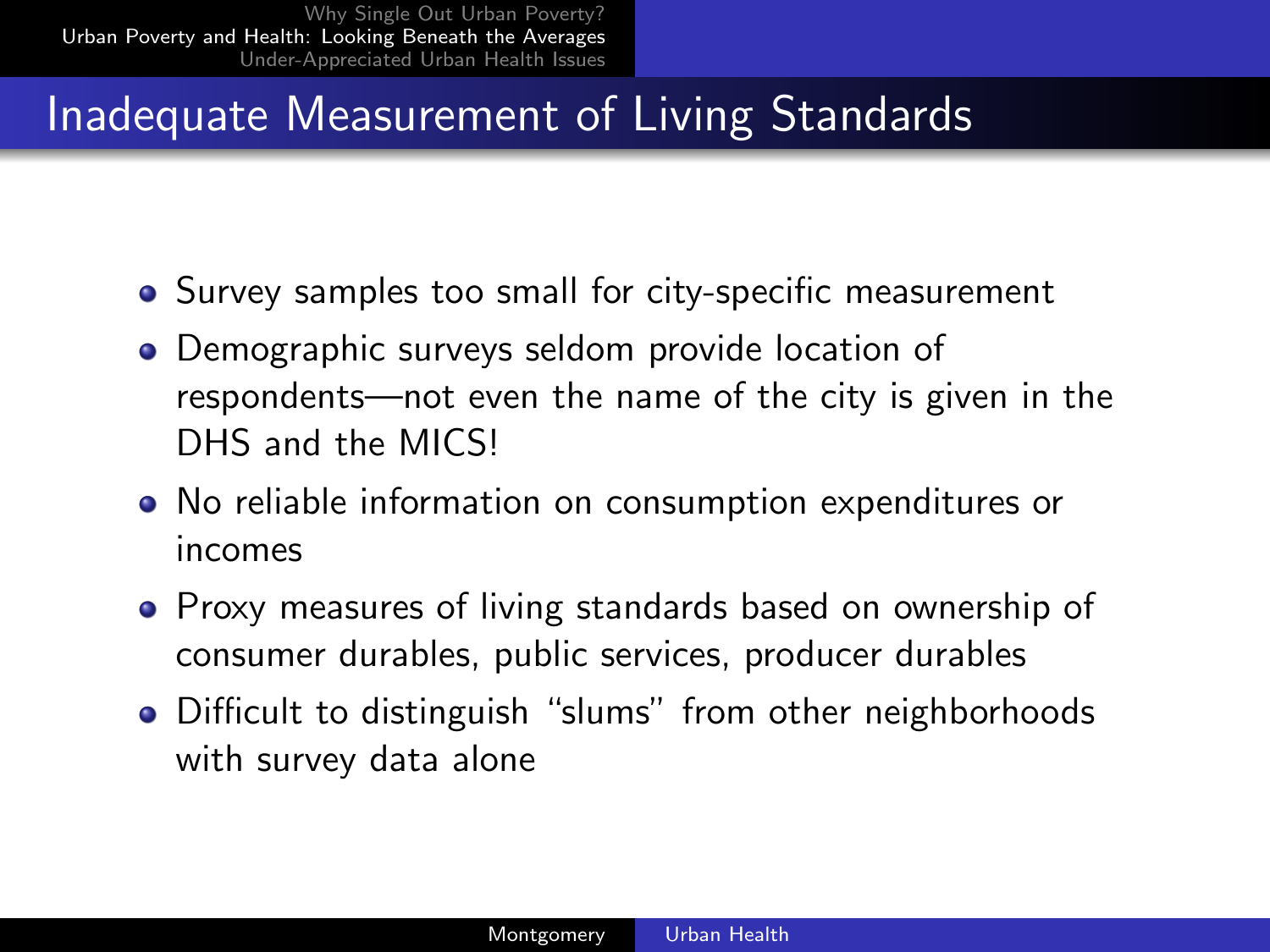# A Sketch of Urban Health

A sample of results from the DHS program (160 surveys now available):

- In what follows, we use MIMIC factor analysis of consumer durables, producer durables, age and education of household head, provision of electricity to generate relative measures of living standards
- Urban households ranked relative to other urban households; rural households ranked relative to other rural households.
- Descriptive categories: "Very poor" households are lowest 15 percent of households; "Poor" range from 16–25 percent; "Near-Poor" from 26–50 percent; and "Other" are the remaining households in the 51–100 percentile range.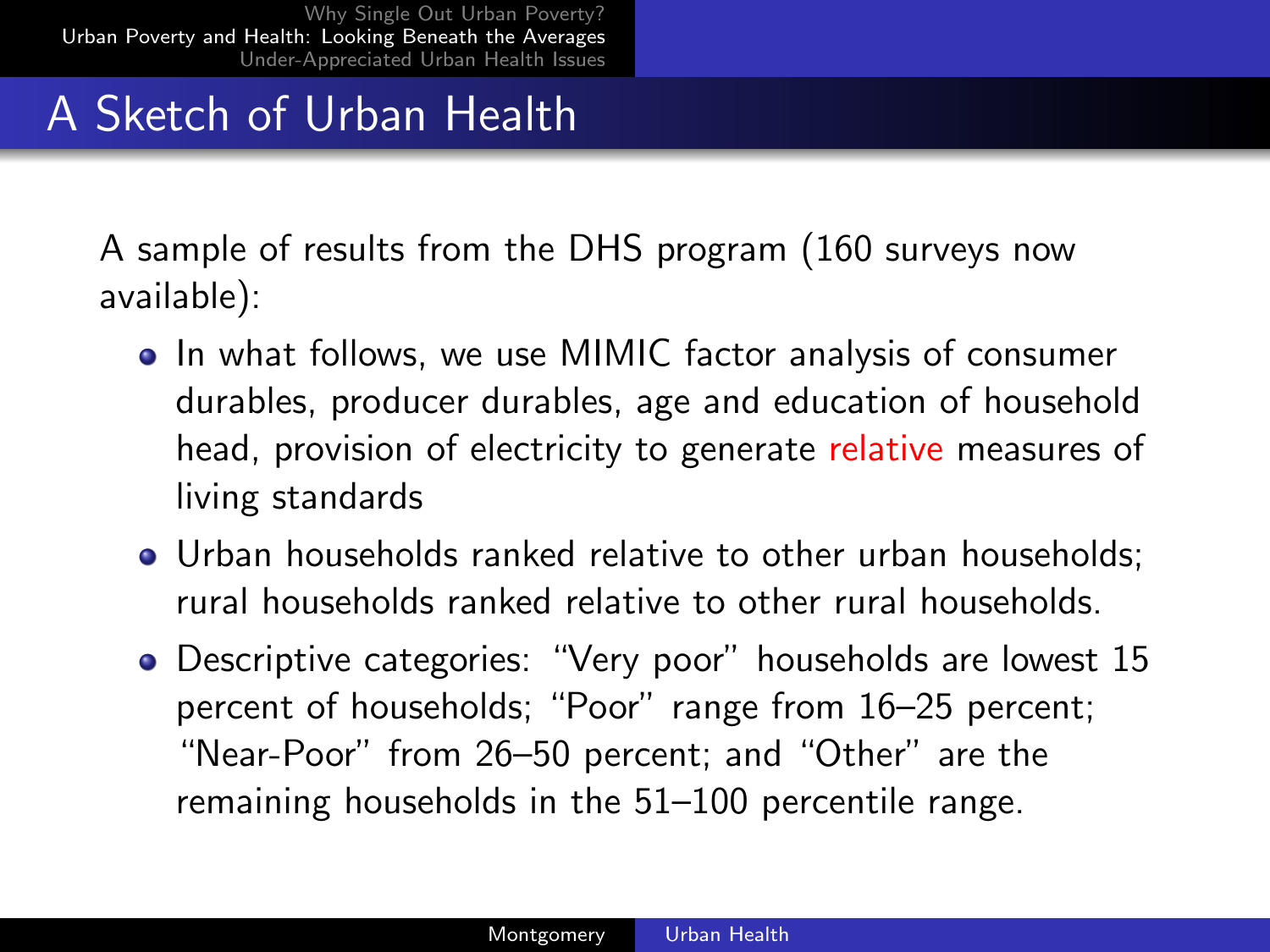#### Attendance at Delivery: Urban and Rural India

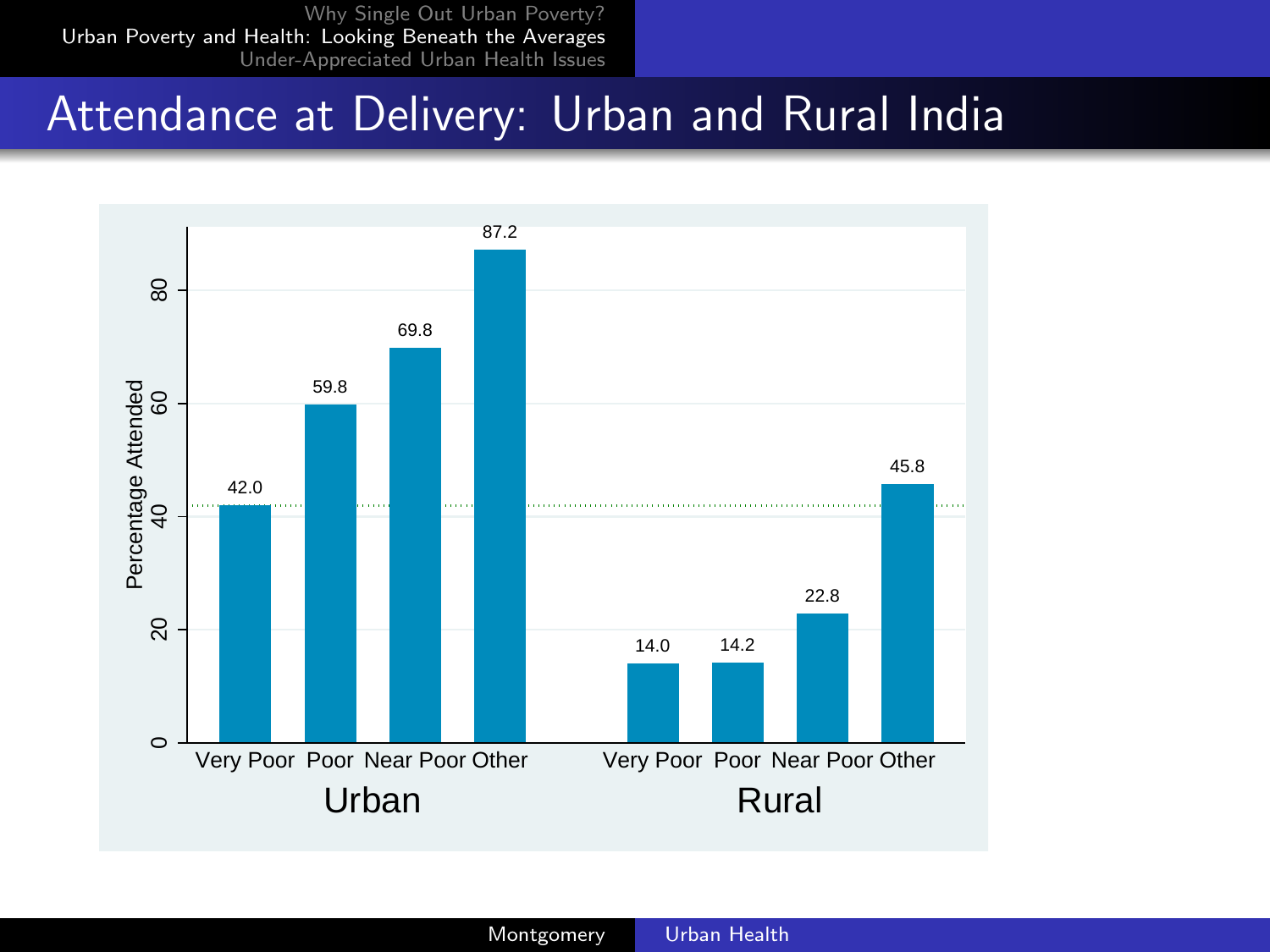#### Child Malnutrition: Urban and Rural India

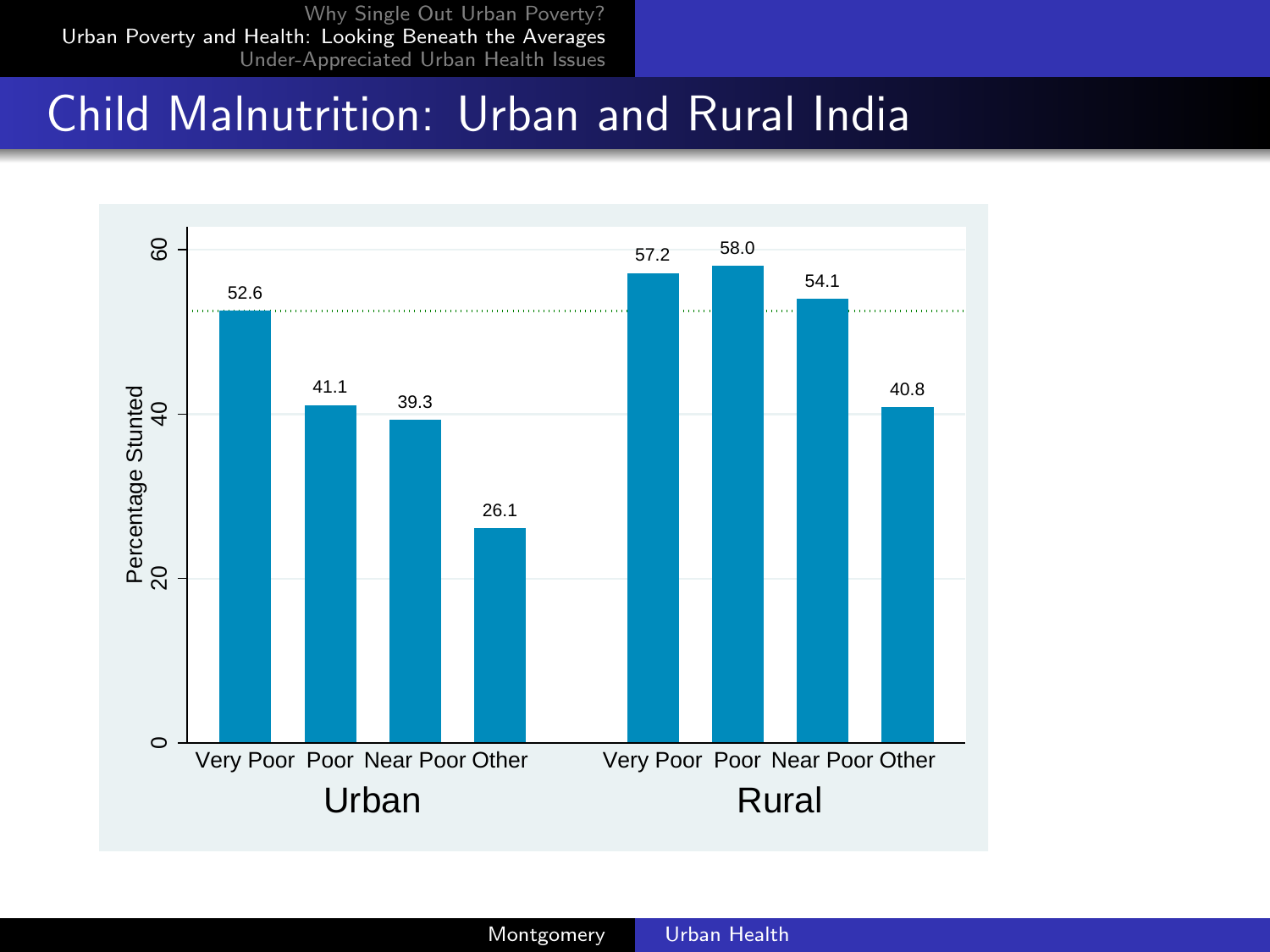# Spatial Concentration of Poverty: Child Mortality in Nairobi's Slums



Montgomery [Urban Health](#page-0-0)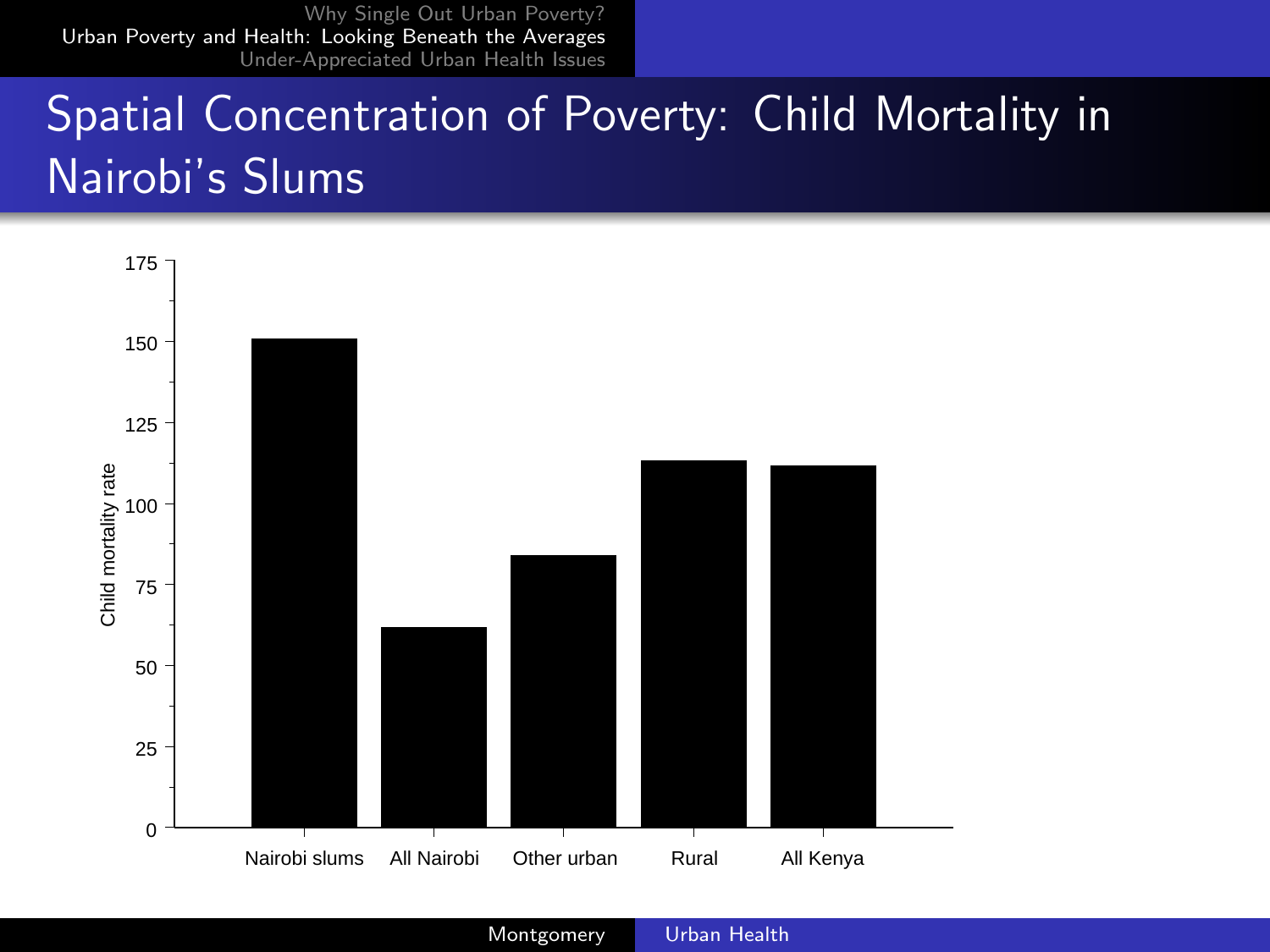# Composition? Neighborhood Effects? Social Epidemiology?

How to interpret elevated risk in slums?

- Poor children more likely to die; slums composed of poor households
- Externalities I: In addition, spatial concentration of poverty heightens risks due to contaigon
- Externalities II: The poor lack knowledge of prevention and cure; if not segregated in poor communities, they might learn from social network connections to better-educated, better-off
- Externalities III: Concentration of poverty in slums reduces interest on part of public health sector, politicians, bureaucrats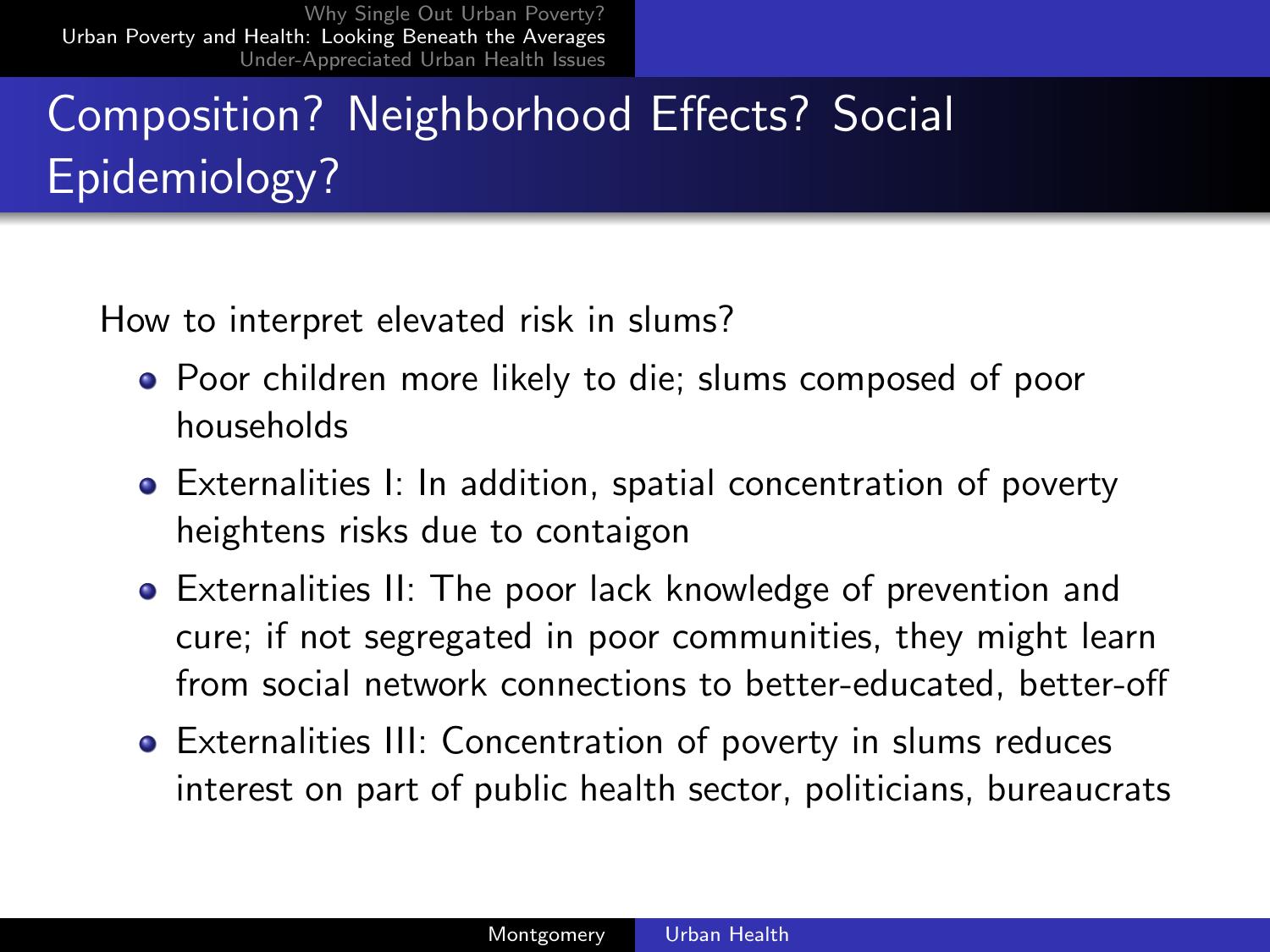#### Evidence of Neighborhood Effects in Birth Attendance?

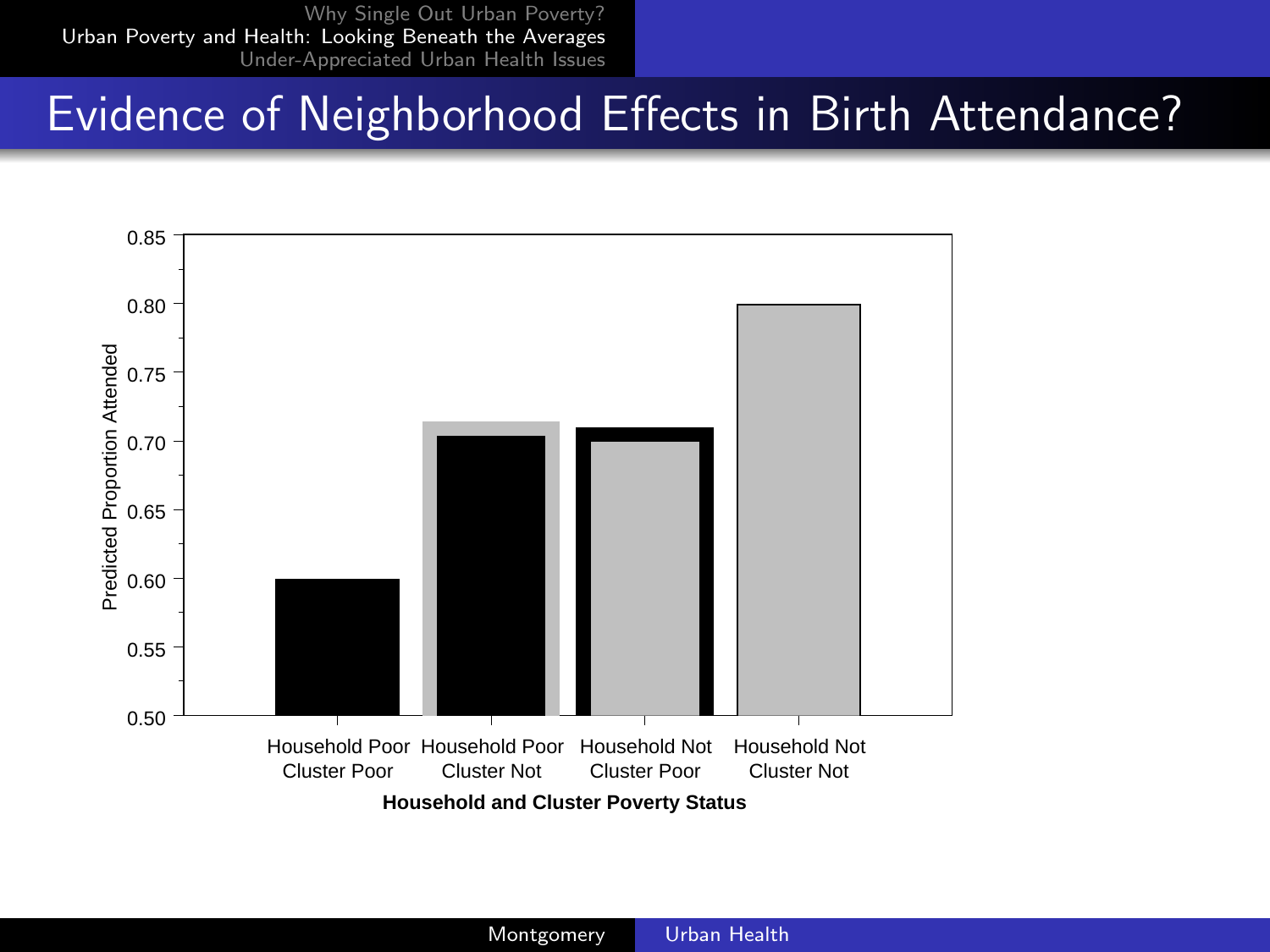#### Quality of Health Care: Prenatal Care in Urban India

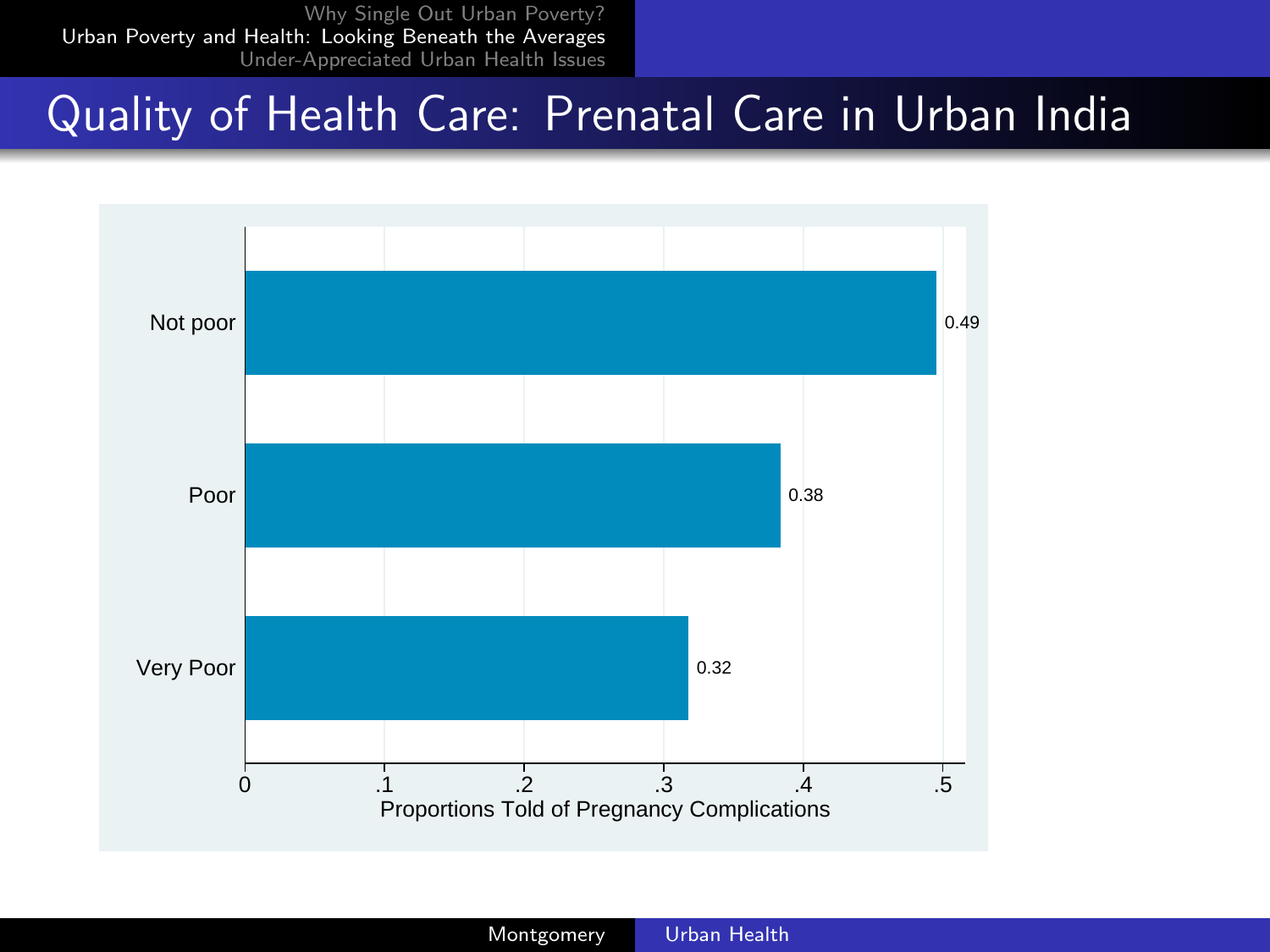#### Quality of Health Care: Prenatal Care in Urban Philippines

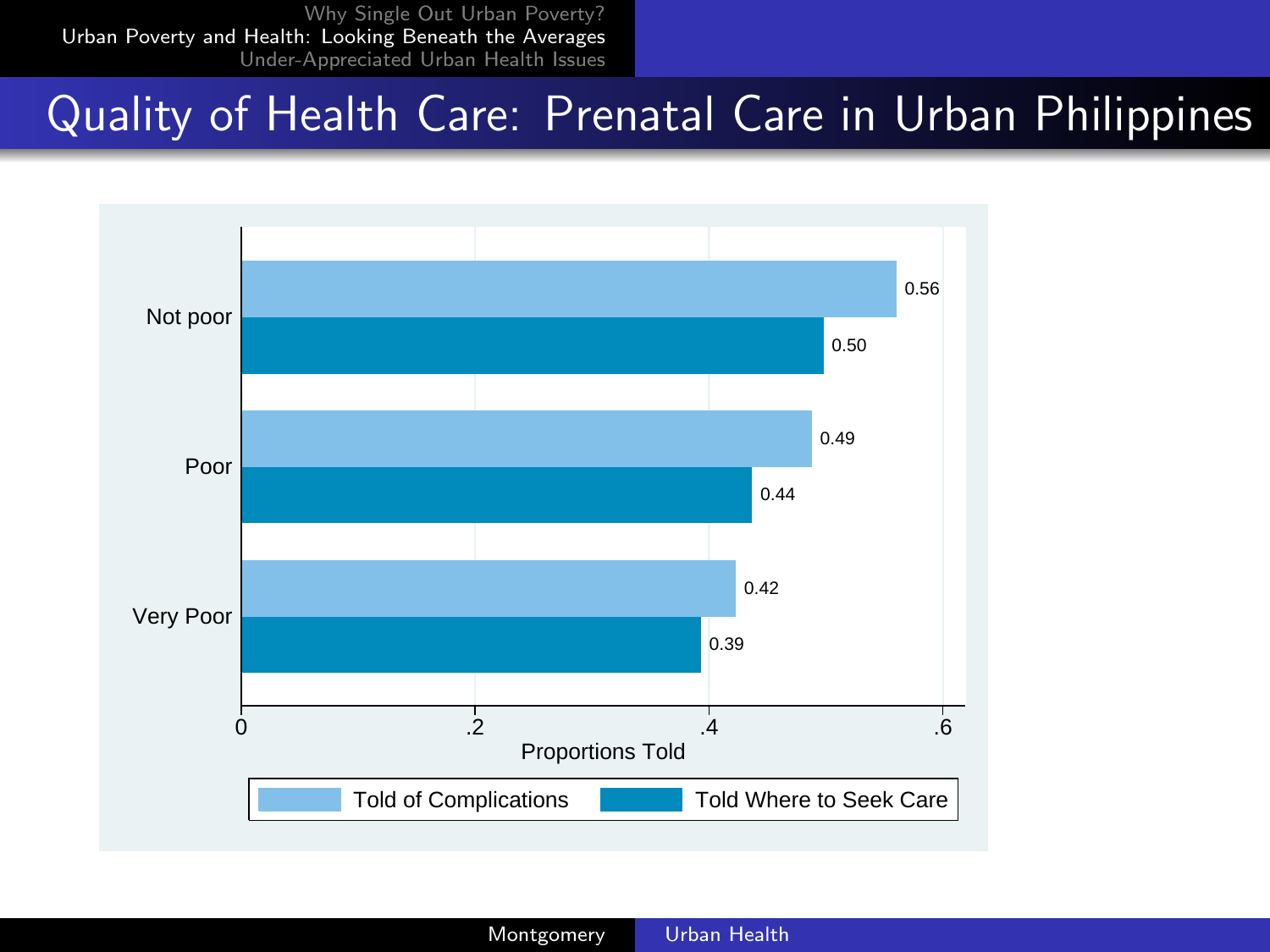# The Das–Hammer (2007) Studies of Quality in Delhi

- Public and private providers easily accessible in poor and less-poor neighborhoods alike
- But both types of providers score low on (vignette-based) health knowledge
- When observed interacting with patients, score even lower.
- The public sector does not assign its better providers to poorer urban neighborhoods!
- All this amounts to "Money for Nothing"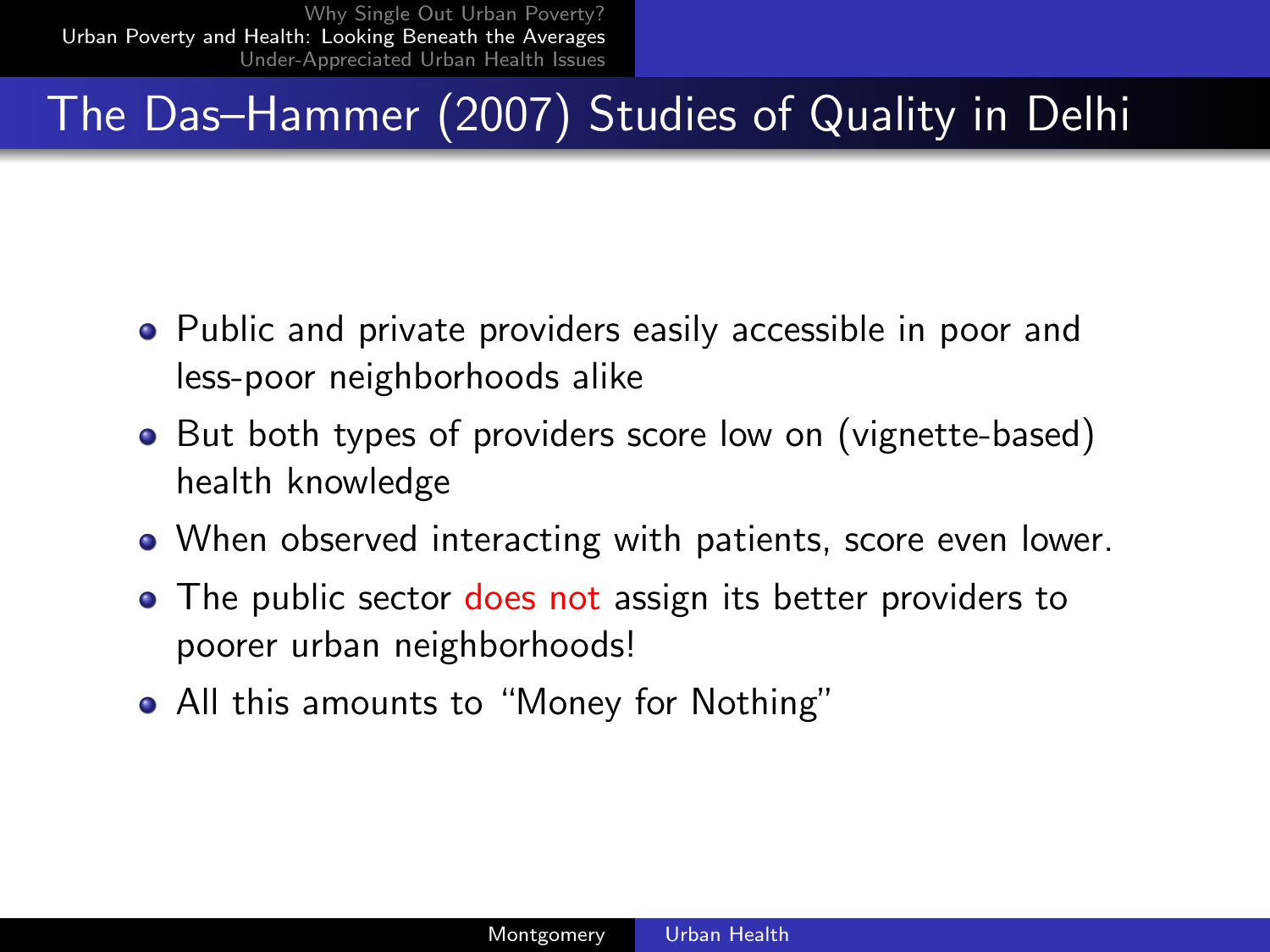## What Health Issues are Being Overlooked?

- Mental health
- Intimate-partner violence and alcohol abuse; crime
- **•** Traffic-related accidents and deaths
- **o** Urban tuberculosis
- Health threats from outdoor and indoor air pollution
- <span id="page-20-0"></span>Upcoming risks from climate change: increases in frequency of floods, heat waves, other extreme events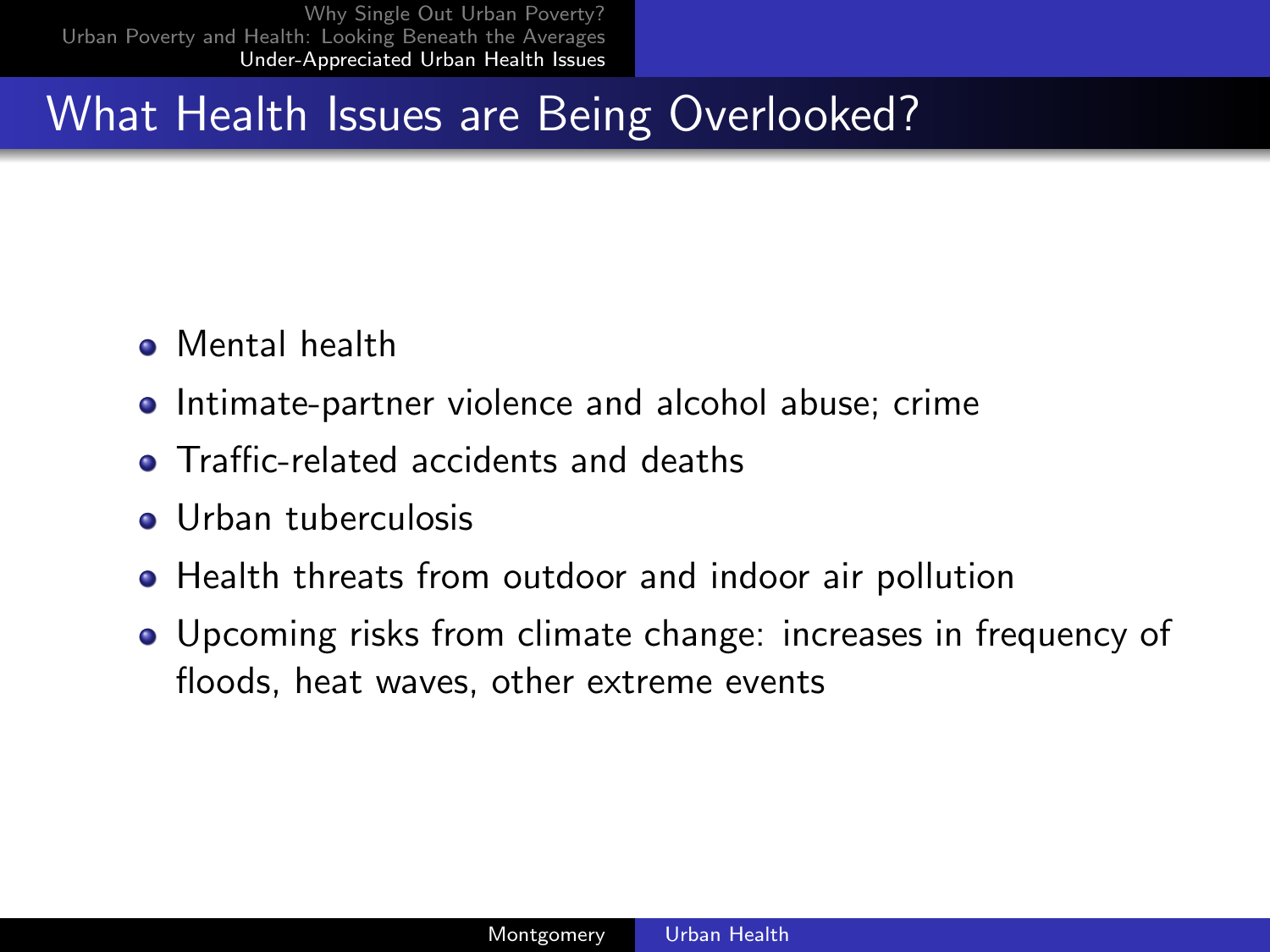# Why Mental Health?

- Not so much because of burden of psychiatric needs. . .
- Low-level depression, paralyzing fatigue, anxieties, fearfulness—not difficult to assess (work of Trudy Harpham, WHO short form)
- In study after study, women exhibit more mental ill-health than men, and adolescent girls more than adolescent boys
- For poor women, mental ill-health saps sense of self-efficacy needed to seek out health care for themselves and their families in difficult environments.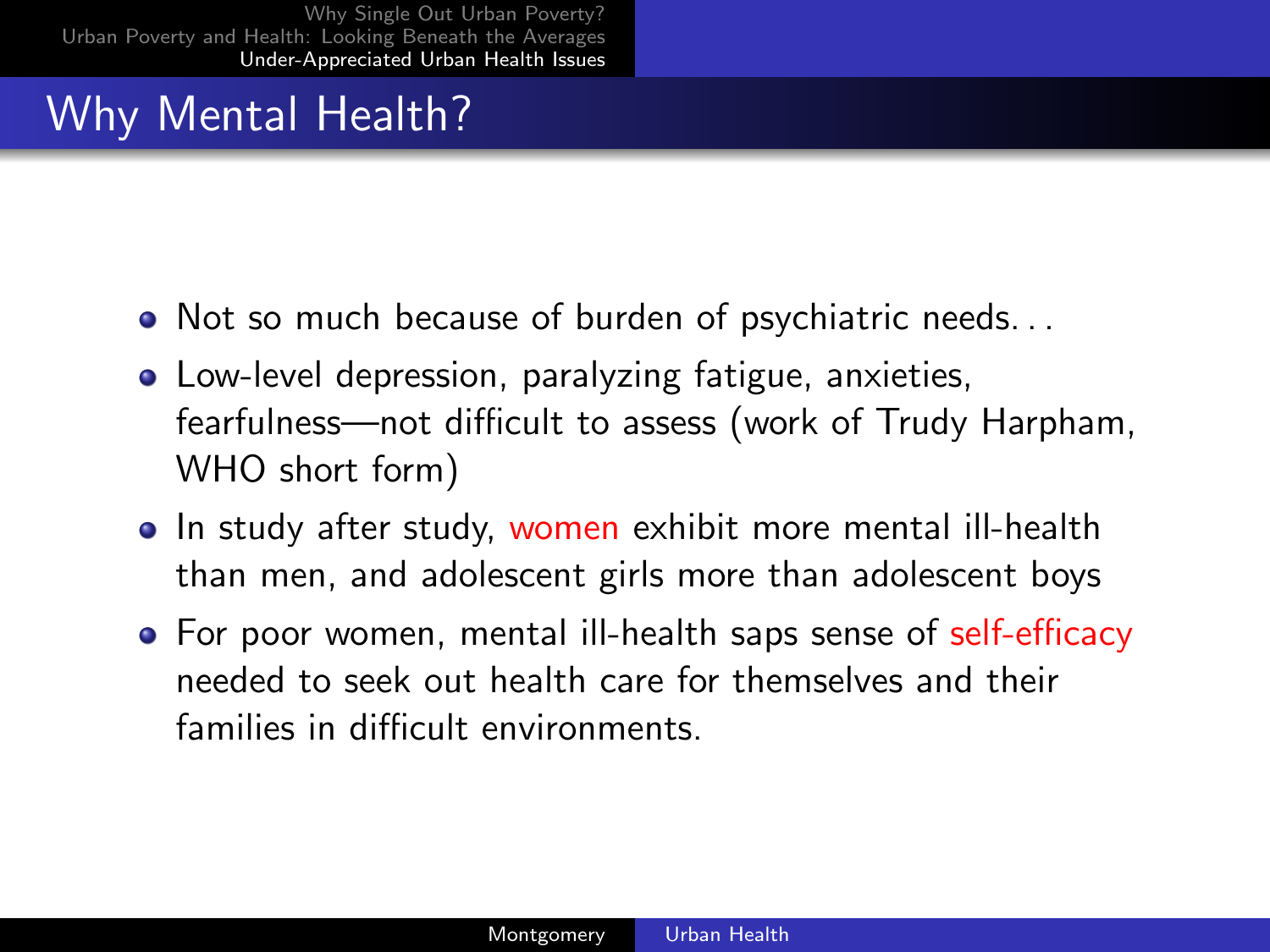#### Intimate-Partner Violence: The WHO (2005) Study

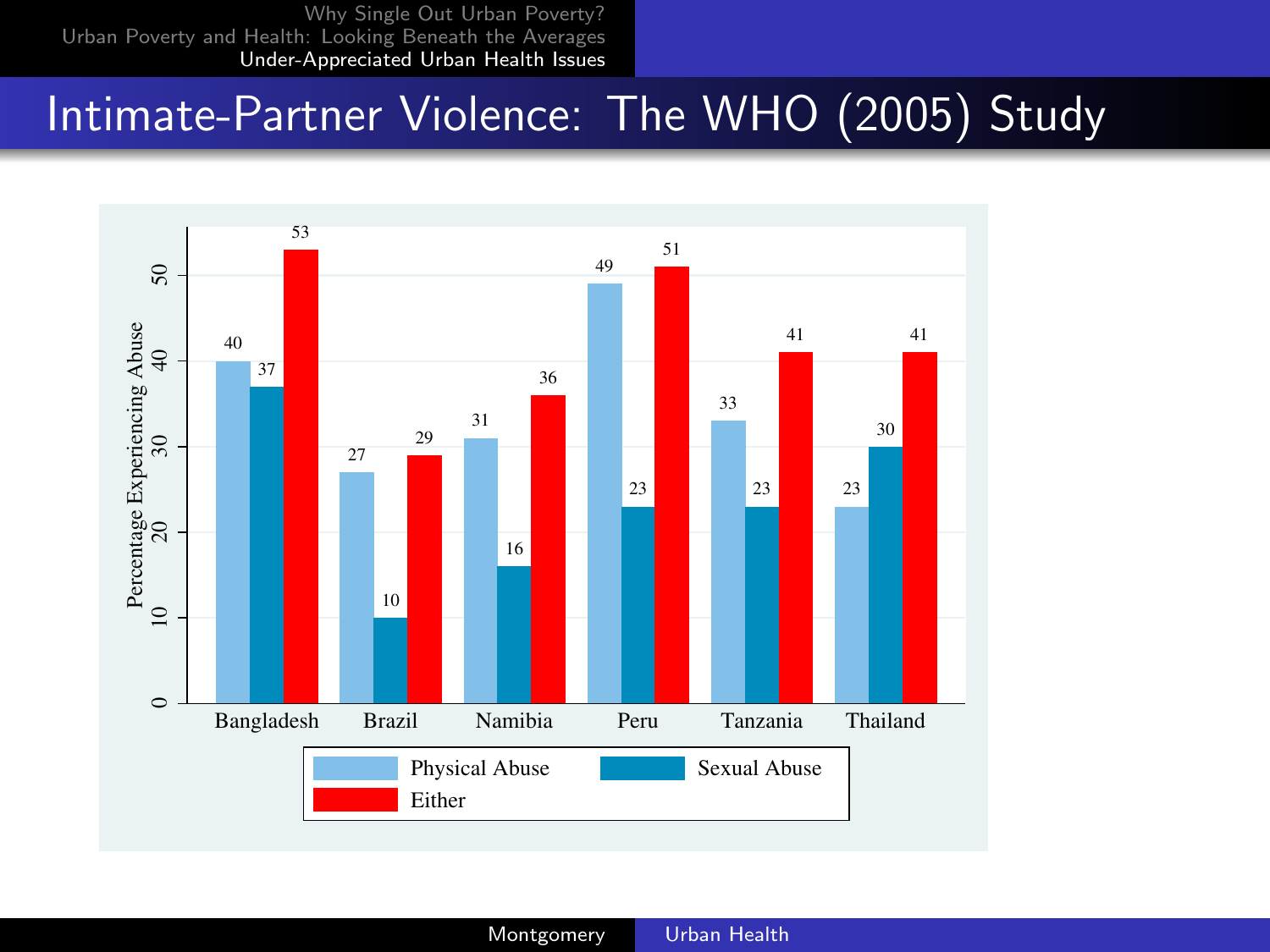# Women Having Suicidal Thoughts, by Experience of Violence



Montgomery [Urban Health](#page-0-0)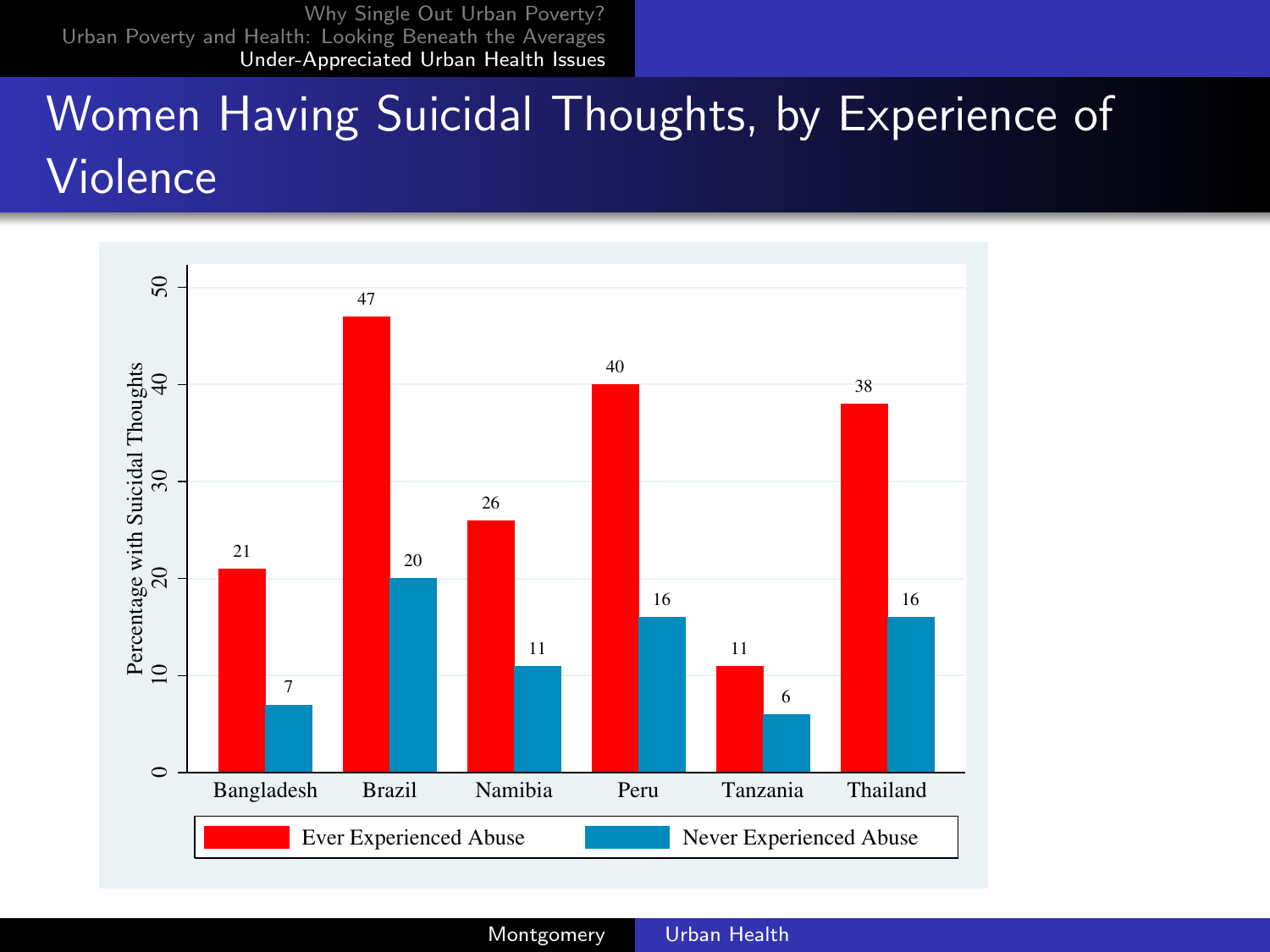# Mental Health: The Subjective Experience of Inequity

- Individuals evaluate their own circumstances by comparing them with the observable circumstances of others. When consistently unfavorable, comparisons may provoke feelings of resentment and injustice, producing stress, anger, anxiety, paralysis.
- **•** Important dimensions, from U.S. literature on discrimination and racism:
	- Fair treatment or fair outcome?
	- About me or about people like me, my group?
	- **•** Futile or implies need to redouble effort?
- This has not been studied systematically for LDCs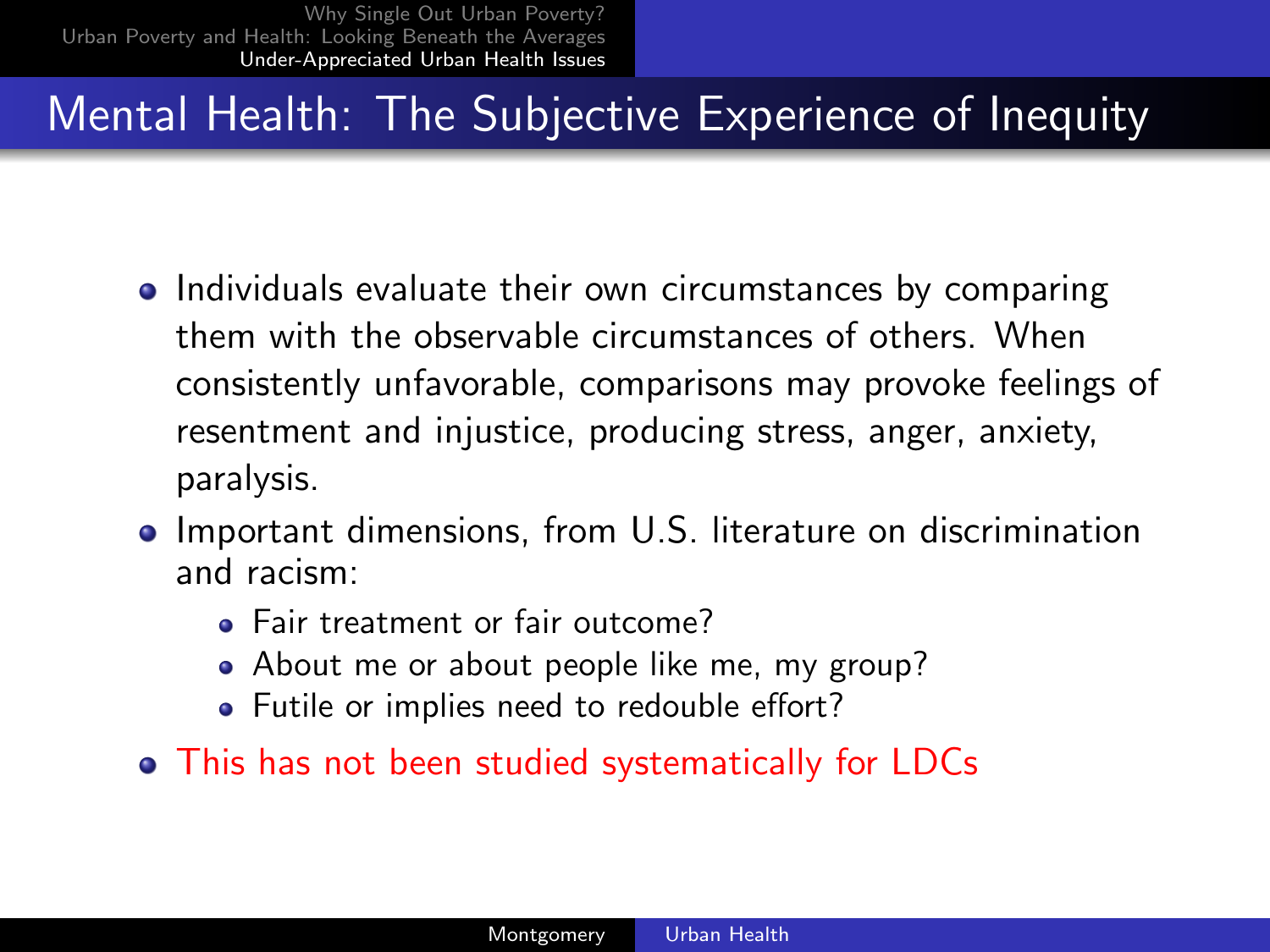## Social Comparisons, Mental Health, Efficacy

In the view of Wilkinson (1996),

It is the social feelings which matter, not exposure to a supposedly toxic material environment. The material environment is merely the indelible mark and constant reminder of one's failure, of the atrophy of any sense of having a place in a community, and of one's social exclusion and devaluation as a human being.

Repeated exposure to social inequities could erode feelings of social confidence and weaken the sense of personal efficacy needed to assert claims on health resources.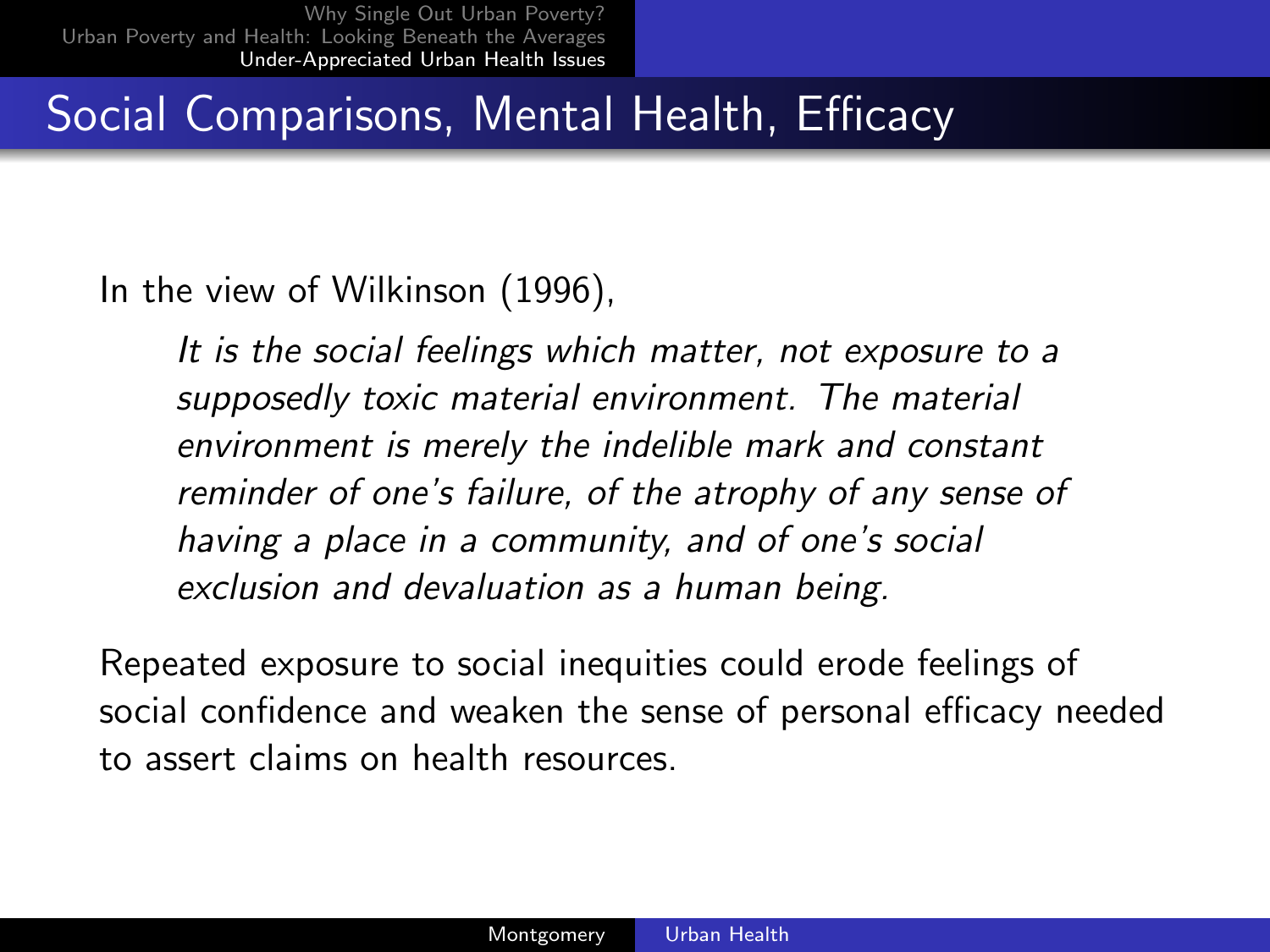Much of U.S literature examines whether relative deprivation interpreted in personal or group terms. Tyler and Lind (2002):

If people feel that they are not doing well relative to other people, they [may] react in individualistic ways. If they think change is possible, they might go to school or work harder. If they think change is not possible, they might drink or use drugs. In either case, they respond to feelings of deprivation by taking individual actions. . . . In contrast, if people feel that their group is deprived relative to other groups, they are more likely to become involved in actions that focus on changing the situation of their group. It is of particular interest if they engage in collective behavior . . . .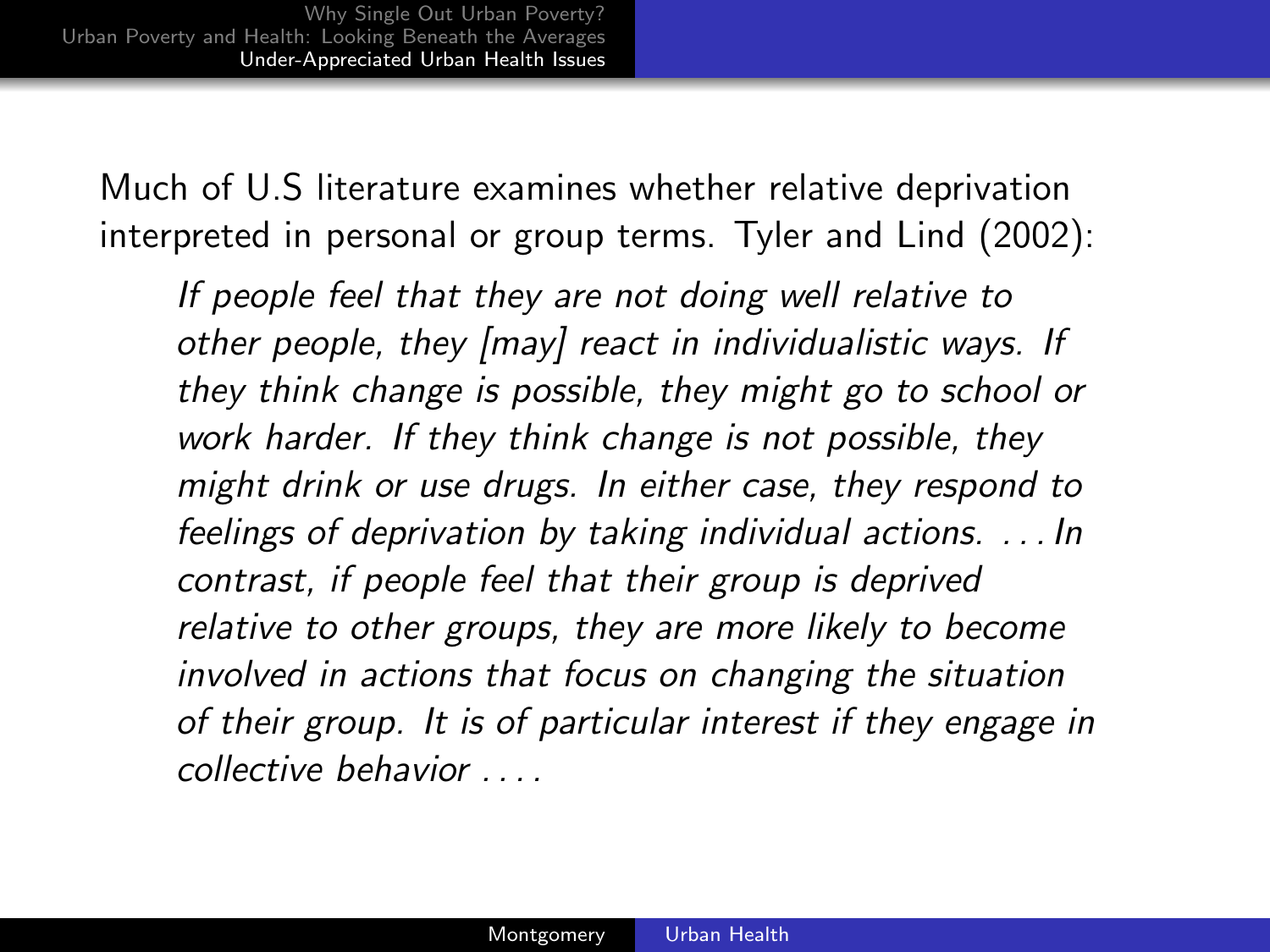#### Self-efficacy in health

#### Would seem especially important for women:

- Women bear much of the burden of safe-guarding the health of their families
- Women also sustain much community organizational life
- Women (in study after study) are more afflicted by anxieties, stress, and depression than men.
- Contributing factors: Men engaging in domestic violence, alcoholism—the result of debilitating social comparisons? Women's efficacy restricted by lack of autonomy, mobility.

But what is really known about these connections?